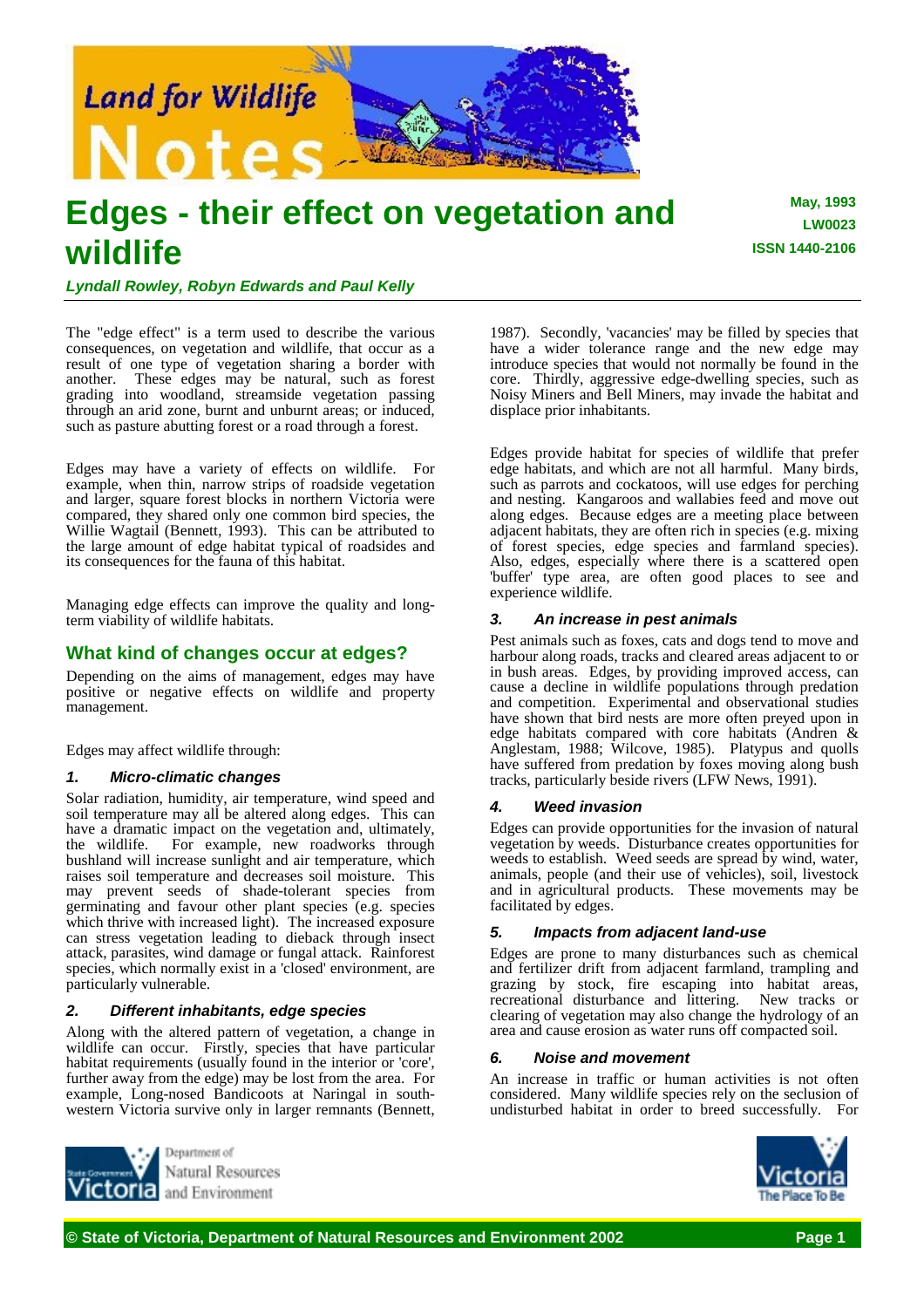example, the Wedge-tailed Eagle has been known to abandon its nest due to disturbance (J. Robinson pers. comm.).

Edge effects are likely to be most influential on **narrow strips** or **small areas** of habitat. Consequently, they are an important issue in the management of corridors and small bush blocks. Larger areas are also vulnerable where disturbance, track construction and other activities create edges.

Larger bush blocks may benefit from retaining or managing edge habitats to meet other goals. For example, manipulation of shape, length and composition of edges is probably an effective way of managing for Eastern Grey Kangaroos - the more edge, the more kangaroos. Until the last decade or so, North American wildlife (game) managers actively managed edges in order to create ideal conditions for some game species.

## **How do edge effects vary with shape and size?**

Generally speaking, the longer the edge, the larger the area disturbed.

The more angular the edges, the greater the edge effect. Corners increase disturbance. Rounded edges and regular shapes minimise edge effects.

The smaller the area, the greater the risk of impact occurring throughout the vegetation, with the core habitat being destroyed.



## **How far do edge effects extend?**

The 'depth' of the effect in habitat varies greatly with the length of the edge, the contrast in edge, the width of the habitat, the type of vegetation, the species of wildlife and the stability of the vegetation. One study showed that in terms of vegetation structure, the width of a forest edge was less than 13 metres, but based upon the distribution of birds' nests, the functional width of the edge ranged from 9 to 64 metres (Gates and Mosher, 1980).

It would be difficult to determine the exact extent of the "edge effect" in an area of private wildlife habitat. However, there are many actions landholders can take to prevent or diminish these effects in areas where edges are likely to have negative impacts.

## **Reducing the negative impact of edges.**

#### *1. Shortening edge lengths*

The best way to reduce negative edge effects is to reduce the length of the edge. Rounded edges achieve this and also increase the 'core' size.

### *2. Modifying edge shapes*

Edges can be modified by revegetation of areas, such as vehicle tracks, that penetrate existing vegetation.

#### *3. Revegetation*

Revegetation of degraded areas with local native species and planting a buffer zone around edges to increase the size of the habitat and its core can reduce edge effects. Buffer zones also have the effect of 'softening' the edges by reducing the contrast between land uses. The chances of success will be greatly increased if these areas are fenced off. Buffer plantings may be enhanced by selection of plant species that are tolerant of the stressful edge conditions - useful local species filling this role may be recognized along natural edges. Buffer plantings can reduce the influx of weed seeds from adjacent land use. Buffer plantings of non-invasive native species between remnant vegetation and pasture can moderate the effect of pasture species invading native vegetation remnants.

#### *4. Fencing wildlife habitats*

Uncontrolled grazing by stock is not compatible with sound native vegetation management. Fencing-off habitat areas, so that grazing stock cannot enter, may assist natural regeneration to occur (see LFW Note 13) and will reduce the impact of grazing on plant species.

#### *5. Controlling weeds*

Prevent weed invasion by limiting disturbance along edges, and avoid introducing potential weed seed carriers, such as stock feed and vehicles, to edges. Monitor edges for new species that may be weeds and effect control of any weeds promptly.

#### *6. Controlling pest animals*

CNR can offer advice on the control of pest animals. Advice on how to reduce the impact of domestic animals on wildlife is also available from CNR.

#### *7. Re-routing tracks*

Minimize the number and length of edges. Wherever possible, close off and revegetate tracks that dissect the habitat. Create new tracks and firebreaks outside the habitat area.

#### *8. Using caution with chemicals*

Care should be taken when using chemical sprays and fertilizers. Preferably use them well away from wildlife habitats. If this is unavoidable, take notice of wind direction to prevent drift and be aware that chemicals could runoff or leach through the soil into the habitat and cause extensive damage.

#### *9. Removing rubbish*

Garden clippings and other litter can introduce weeds and change the nutrient levels of the soil. Rubbish can also attract pest animals or cause injury to native wildlife. Refuse should be placed well away from habitat areas where it can be recycled, composted or placed in sealed storage prior to transport to an official refuse depot.

#### *10. Locating a house away from habitat areas.*

The noise, movement, soil disturbance, and other effects associated with human occupation, can be avoided by siting houses away from habitat areas. This will protect the habitat so that it can be enjoyed in its best condition.